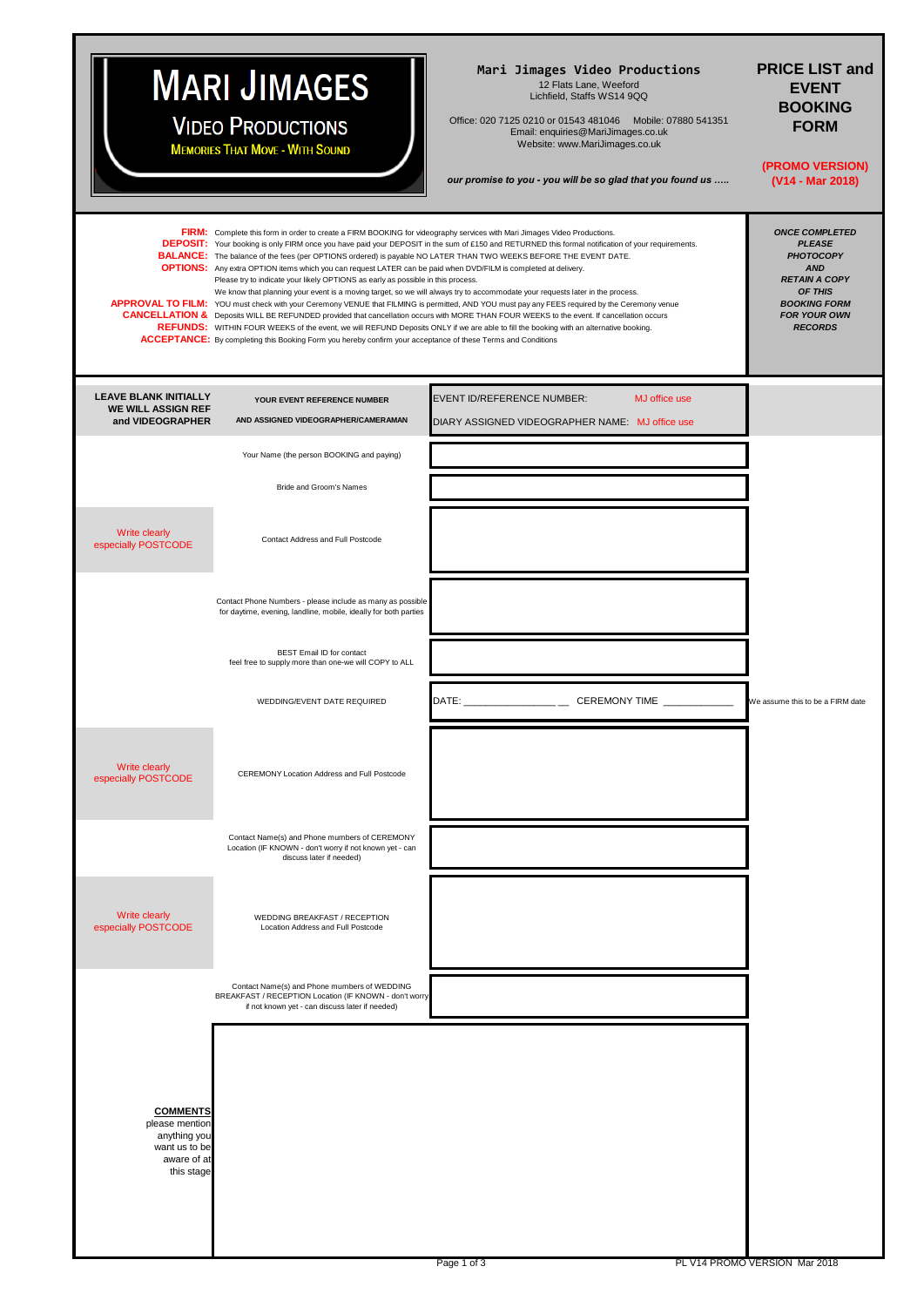#### **PLEASE CHOOSE YOUR OPTIONS BELOW**

| <b>ORDER</b><br><b>CODE</b>                                                                                                                                                                                         | COST                                          | <b>Description</b>                                                                                                                                                                       | Details                                                                                                                                                                                                                                                                                                                                                                                                                                       | <b>AMOUNT PAYABLE</b><br>(PLEASE COMPLETE) |
|---------------------------------------------------------------------------------------------------------------------------------------------------------------------------------------------------------------------|-----------------------------------------------|------------------------------------------------------------------------------------------------------------------------------------------------------------------------------------------|-----------------------------------------------------------------------------------------------------------------------------------------------------------------------------------------------------------------------------------------------------------------------------------------------------------------------------------------------------------------------------------------------------------------------------------------------|--------------------------------------------|
| <b>BBB</b><br><b>BUDGET</b><br><b>BEATER BASIC</b>                                                                                                                                                                  | £400<br>(Fayre/Promo)<br>(Normally<br>£580)   | FILMING OF GUEST ARRIVALS, CEREMONY up until end of<br>PHOTO SHOOT<br>£400 PRICE is a TIME LIMITED special OFFER                                                                         | 60-70 Minute main film fully edited on DVD PLUS Unedited Footage on extra DVDs<br>5 DVD copies main film (thats 5 in TOTAL)<br>Personalised DVD's Face-Printed with couple PHOTO(s)<br>Personalised DVD holders Printed with PHOTO(s)<br>Church Arrivals, Ceremony, Photoshoot<br>Can optionally include 5-8 minute Video STILLS Photo Montage slideshow                                                                                      | £                                          |
| <b>FM</b><br><b>FULL-MONTY</b>                                                                                                                                                                                      | £780<br>(Fayre/Promo)<br>(Normally<br>£1,120) | FULL MONTY ALL INCLUSIVE Promotional OFFER<br>FILMING PREP to FIRST DANCE and GUEST MESSAGES,<br>SECOND CAMERA, plus short HIGHLIGHTS FILM<br>£780 PRICE is a TIME LIMITED special OFFER | FULL MONTY means we will provide ALL of our OPTIONAL Services INCLUSIVE<br>Services included are:<br>Same as BASE PACKAGE below with 5xDVDs of up to 70Mins length PLUS ALL Unedited<br>Footage on 2/3 extra DVDs<br>FILMING of PREP to FIRST DANCE, GUEST MESSAGES, HD USB Drive OR BLU-RAY HD<br>extra DVDx1, SUPER-EDIT Highlights Film on extra DVD of 20, 25 or 30Mins and YouTube<br>Upload Option, Second CAMERA, TRAVEL cost included | £                                          |
| <b>BP</b><br><b>BASE</b><br><b>PACKAGE</b>                                                                                                                                                                          | £540<br>(Fayre/Promo)<br>(Normally<br>£920)   | BASE VIDEOGRAPHY PACKAGE FILMING GUEST<br>ARRIVALS to END OF SPEECHES<br>ADD ON any Service OPTIONS in the section below<br>£540 PRICE is a TIME LIMITED special OFFER                   | 60-70 Minute main film fully edited DVD<br>5 DVD copies (thats 5 in TOTAL) - plus ALL Footage on 2/3 extra DVDs<br>Personalised DVD's Face Printed with couple PHOTO(s)<br>Personalised DVD holders Printed with PHOTO(s)<br>Church Arrivals, Ceremony, Reception, and Speeches through to Cake Cutting<br>Can optionally include 5-8 minute Video STILLS Photo Montage slideshow                                                             | £                                          |
| <b>SNIPPETS</b>                                                                                                                                                                                                     | £480<br>(Special<br>DEAL)                     | FILMING GUEST ARRIVALS through to FIRST DANCE<br><b>BUT FINAL FILM IS MAX 40mins</b><br>£480 PRICE is a TIME LIMITED special OFFER                                                       | MAX 40 Minute length main film fully edited on DVD<br>5 DVD copies (thats 5 in TOTAL) - SNIPPETS does NOT include unedited Footage<br>Personalised DVD's Face Printed with couple PHOTO(s)<br>Personalised DVD holders Printed with PHOTO(s)<br>Church Arrivals, Ceremony, Reception, and Speeches, Cake Cutting to First Dance<br>Can optionally include 5-8 minute Video STILLS Photo Montage slideshow                                     | £                                          |
| OPT-A-BR                                                                                                                                                                                                            | £85                                           | <b>BRIDAL PREP</b>                                                                                                                                                                       | (Our "normal" arrival time is 1 HOUR before the Ceremony)<br>With this OPTION arrival will be ONE HOUR EARLIER to enable filming of Bride preparing<br>for the day<br>Can add another 5-10 minutes of content to the DVD running time                                                                                                                                                                                                         | £                                          |
| OPT-A-GR                                                                                                                                                                                                            | £75                                           | add GROOMS PREP                                                                                                                                                                          | Arrival an EXTRA 30 MINS EARLIER to include Groom's preparation (before Bride) IF<br>logistically possible with a SINGLE videographer<br>Can add another 5-10 minutes of content to the DVD running time                                                                                                                                                                                                                                      | £                                          |
| OPT-CAM-2                                                                                                                                                                                                           | £120                                          | <b>SECOND CAMERA</b>                                                                                                                                                                     | By prior arrangement we can shoot using TWO Video cameras to get more varied shots<br>from the day - 1 static on tripod + 1 roving hand-held                                                                                                                                                                                                                                                                                                  | £                                          |
| OPT-FD                                                                                                                                                                                                              | £95                                           | <b>FIRST DANCE</b>                                                                                                                                                                       | Filming through to the First Dance plus the following 20 minutes of party time.<br>Adds another 5-10 minutes to the DVD and may push the total content<br>onto a second DVD                                                                                                                                                                                                                                                                   | £                                          |
| OPT-CAMEO                                                                                                                                                                                                           | £110                                          | <b>GUEST/CAMEO INTERVIEWS</b>                                                                                                                                                            | Good wishes recorded in informal interviews with special friends and familiy<br>Can add another 5-10 minutes of content to the DVD running time<br>(We need you to tell us WHO you would ideally like to do this)<br>(You need to check with the venue that there is somewhere quiet where we<br>can "set up" for this with tripod and lights etc)                                                                                            | £                                          |
| OPT-HD-BRUSB                                                                                                                                                                                                        | £120                                          | DVD to the BLU-RAY HD STANDARD<br>or HD MP4 on a USB DRIVE                                                                                                                               | Our filming is always done in HD, but most people still want their DVD 's in SD produced for<br>"normal" consumer DVD players.<br>We can if required author/edit/produce HD quality with 1 extra DVD at the Blu-Ray level OR<br>with the HD Clip(s) on a USB DRIVE to view via your PC/Laptop/Tablet/SmartTV. (Default<br>for HD option is USB Drive)                                                                                         | £                                          |
| OPT-SUPER                                                                                                                                                                                                           | £120                                          | 20 or 25 or 30 MINUTE SUPER EDIT                                                                                                                                                         | The whole day compressed to 20-30 mins on an extra Highlights Fly-by DVD<br>THIS is the version that most of your friends will want to see first<br>Most people don't want to see an hour's epic - only your immediate family will<br>want to see the full monty. Best of both world's. The most difficult one for US to<br>edit, but where we shine most. We can also UPLOAD this to YouTube if you wish.                                    | f                                          |
| TRAVEL CHARGES BY DISTANCE BAND                                                                                                                                                                                     |                                               |                                                                                                                                                                                          |                                                                                                                                                                                                                                                                                                                                                                                                                                               |                                            |
| OPT-TR-REG-A                                                                                                                                                                                                        | <b>FREE</b>                                   | <b>TRAVEL - REGION A</b>                                                                                                                                                                 | There are no travel charges for events within 30 miles radius from Birmingham                                                                                                                                                                                                                                                                                                                                                                 | £                                          |
| OPT-TR-REG-B<br>OPT-TR-REG-C                                                                                                                                                                                        | £55                                           | <b>TRAVEL - REGION B</b>                                                                                                                                                                 | Travel up to 50 miles radius from Birmingham                                                                                                                                                                                                                                                                                                                                                                                                  | £                                          |
| OPT-TR-REG-D                                                                                                                                                                                                        | £70<br>£90                                    | <b>TRAVEL - REGION C</b><br><b>TRAVEL - REGION D</b>                                                                                                                                     | Travel up to 70 miles radius from Birmingham<br>Travel up to 90 miles radius from Birmingham                                                                                                                                                                                                                                                                                                                                                  | £<br>£                                     |
| OPT-TR-REG-L                                                                                                                                                                                                        |                                               |                                                                                                                                                                                          | For LONDON area events there will be a travel charge PLUS any PARKING                                                                                                                                                                                                                                                                                                                                                                         | £                                          |
| OPT-TR-SPEC                                                                                                                                                                                                         | £120<br><b>QUOTE</b>                          | TRAVEL - REGION E - LONDON<br>TRAVEL - UK SPECIAL QUOTE                                                                                                                                  | charges, PLUS any congestion charges as incurred at cost<br>For venues at greater distance we will provide a QUOTATION to include<br>Travel Fuel Costs, Travel Time Costs, and if needed Accommodation Costs                                                                                                                                                                                                                                  | £                                          |
| <b>EXTRA DVD COPIES</b>                                                                                                                                                                                             |                                               |                                                                                                                                                                                          |                                                                                                                                                                                                                                                                                                                                                                                                                                               |                                            |
| OPT-DV10                                                                                                                                                                                                            | £85                                           | 10 EXTRA COPIES STANDARD DVD                                                                                                                                                             | 10 Extra Copies of DVD (Ordered BEFORE Edit/Production)                                                                                                                                                                                                                                                                                                                                                                                       | £                                          |
| OPT-DVBR10                                                                                                                                                                                                          | £140                                          | 10 EXTRA COPIES BLU-RAY DVD                                                                                                                                                              | 10 Extra Copies of DVD (Ordered BEFORE Edit/Production)                                                                                                                                                                                                                                                                                                                                                                                       | £                                          |
| <b>REFERRAL VOUCHER DISCOUNT</b>                                                                                                                                                                                    |                                               |                                                                                                                                                                                          | <b>WRITE VOUCHER CODE BELOW</b>                                                                                                                                                                                                                                                                                                                                                                                                               | <b>Voucher Amount</b>                      |
| If you have been Referred to Mari Jimages by another party you can ENTER your REFERRAL<br>OUCHER CODE here together with the DISCOUNT AMOUNT of the Voucher. DEDUCT that amount<br>when calculating the TOTAL VALUE |                                               |                                                                                                                                                                                          |                                                                                                                                                                                                                                                                                                                                                                                                                                               | £                                          |
| <u>SIGNATURE</u>                                                                                                                                                                                                    |                                               |                                                                                                                                                                                          | TOTAL ORDER VALUE AT BOOKING                                                                                                                                                                                                                                                                                                                                                                                                                  | £                                          |
| PRINT NAME                                                                                                                                                                                                          |                                               |                                                                                                                                                                                          | <b>DEPOSIT PAYABLE</b>                                                                                                                                                                                                                                                                                                                                                                                                                        | £150.00                                    |
| <b>BOOKING ORDER DATE</b>                                                                                                                                                                                           |                                               |                                                                                                                                                                                          | <b>BALANCE TO PAY 2 WEEKS BEFORE EVENT</b>                                                                                                                                                                                                                                                                                                                                                                                                    | £                                          |

**SEE OVERLEAF FOR INFO ON HOW TO PAY DEPOSITS AND FINAL BALANCES**